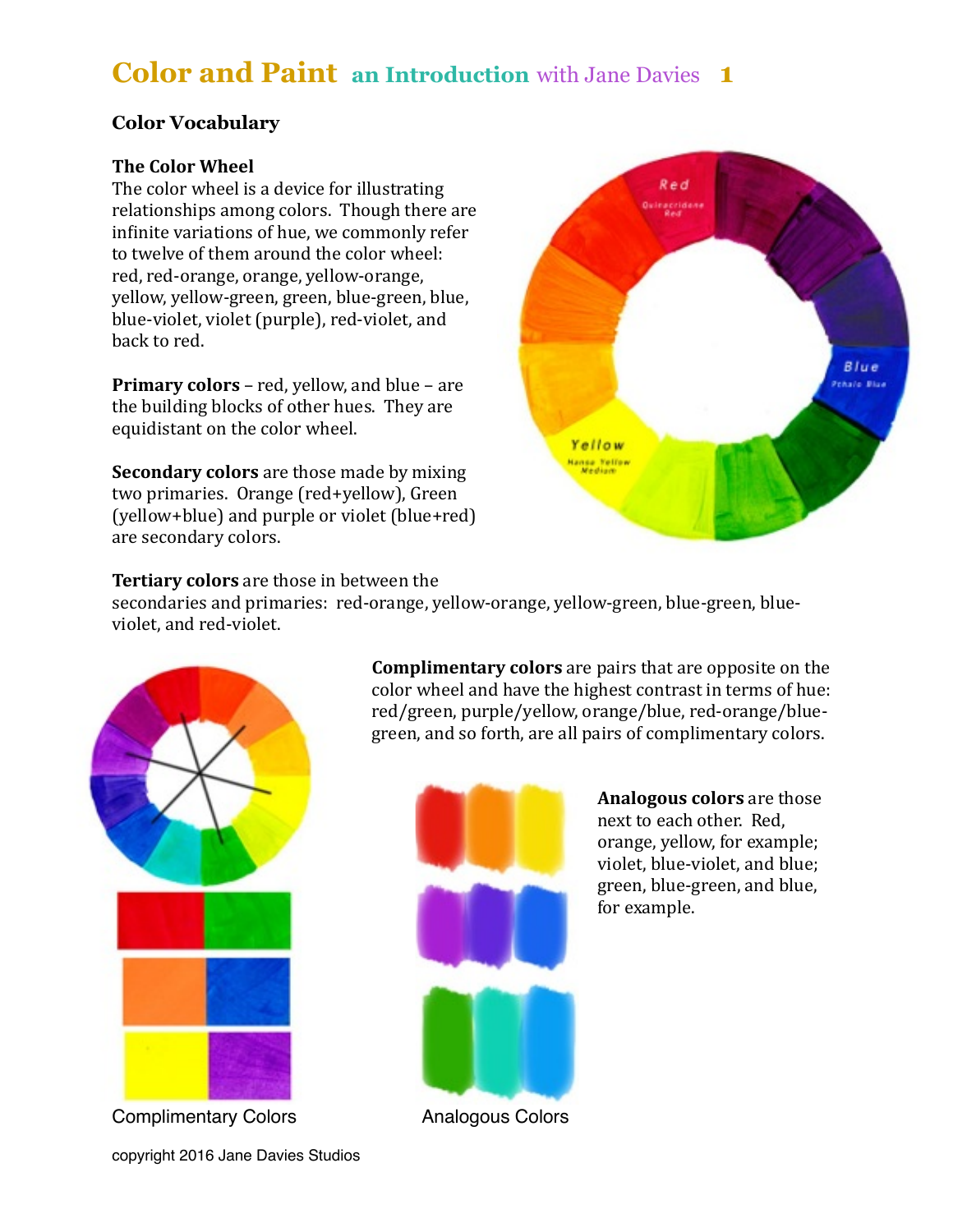# **Color and Paint an Introduction** with Jane Davies **2**

**Hue** refers to what color a color is. Blue, green, red, pinkish-orange, yellow-green, etc. These are examples of hue.

**Value** refers to the lightness or darkness of a color.

**Saturation** or **Intensity** refers to the brightness or dullness of a color.

**Tints** are made by adding white to a color, so they are of lighter value than the color at full strength.

**Shades** are made by adding black to a color, so they are of darker value.

**Tones** are made by adding grey to a color.

**Tints, shades, and tones** are of lesser **saturation** than a color at full strength.





## **Recommended Palette of Artists' Paints**

#### **Red**

- Cadmium Red Medium, Napthol Red Light, or Pyrrole Red
- Ouinacdridone red or magenta, or some other Magenta

## **Orange**

- Cadmium Orange or Pyrrole Orange
- Quinacridone Gold is sort of in the orange range. I can't make art without it, but maybe you can. Golden is the company that makes the best version of this, and now they call it "Quinacradone Nickel Azo Gold".

## **Yellow**

- Cadmium Yellow Medium, or Hansa Yellow Light or Medium good primary yellow.
- Indian Yellow Hue is a gorgeous transparent vellow-gold.
- Naples Yellow is opaque and muted.

#### **Green**

- Hooker Green, Sap Green, or Jenkins Green
- Pthalo Green, which is an intense bluish green
- Green Gold, a unique olive/yellow green, very transparent